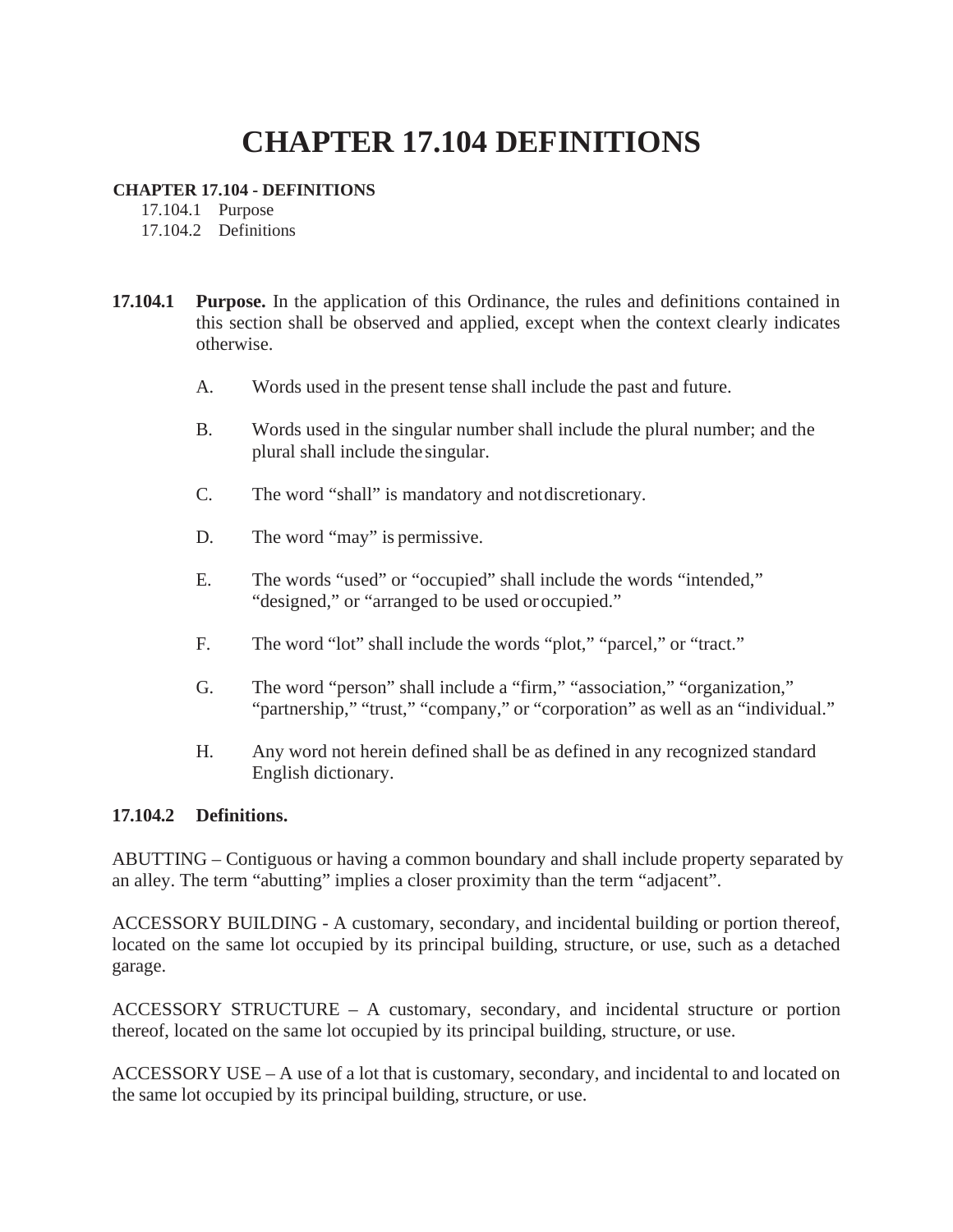ADJACENT – Not necessarily contiguous or having a common boundary, but within close proximity.

ADULT BOOKSTORE OR VIDEO STORE - A commercial establishment that offers for sale or rent any of the following as one of its principal business purposes:

- (1) Books, magazines, periodicals, or other printed matter, photographs, films, motion pictures, videocassettes, or reproductions or slides, or other visual representations that depict or describe specific sexual activities or specific anatomical areas.
- (2) Instruments, devices, or paraphernalia that are designed for use in connection with specific sexual activities.

ADULT ORIENTED BUSINESS - Commercial retail or service businesses including, but not limited to, adult arcades, adult bookstores or video stores, adult cabarets, adult massage parlors, adult motels, adult motion picture theaters, adult theaters, escort agencies, nude model studios, sexual encounter studios, or any combination of the aforementioned as defined by SDCL 11-12-1 or as modified herein. All adult oriented businesses shall comply with SDCL 11-12.

AGRICULTURE - The production, keeping, or maintenance, for sale, lease or personal use, of plants and land useful to man, including, but not limited to, forages sod crops; grains and seed crops; trees and forest products; fruits of all kinds, including grapes, nuts and berries; vegetables; nursery, floral, ornamental and greenhouse products; or lands devoted to a soil conservation or forestry management program. This term shall not include intensive and/or industrial agricultural activities including, but not limited to, concentrated animal feeding operations, slaughterhouses, stockyards, and rendering plants.

ALLEY - An alley is a public right-of-way that is used primarily for vehicular service accesses to the backs or sides of properties which otherwise abuts on the streets.

APARTMENT BUILDING - See (Dwelling, Apartment Complex).

ASSISTED LIVING FACILITY - A licensed health care facility that provides 24-hoursupervision of the elderly, individuals with developmental disabilities, and/or individuals with particular medical conditions or needs. Services include rooms, meals, personal care, and supervision of selfadministrated medication. They may also provide recreational activities, financial services, and transportation.

AUTHORIZED OFFICIAL - The person, officer, or official and his or her authorized representative(s) designated by the Mayor and City Council to administer this Ordinance.

AUTOMOBILE - See (Motor Vehicle).

AWNING/CANOPY - A roof-like shelter, retractable or permanent, supported entirely from the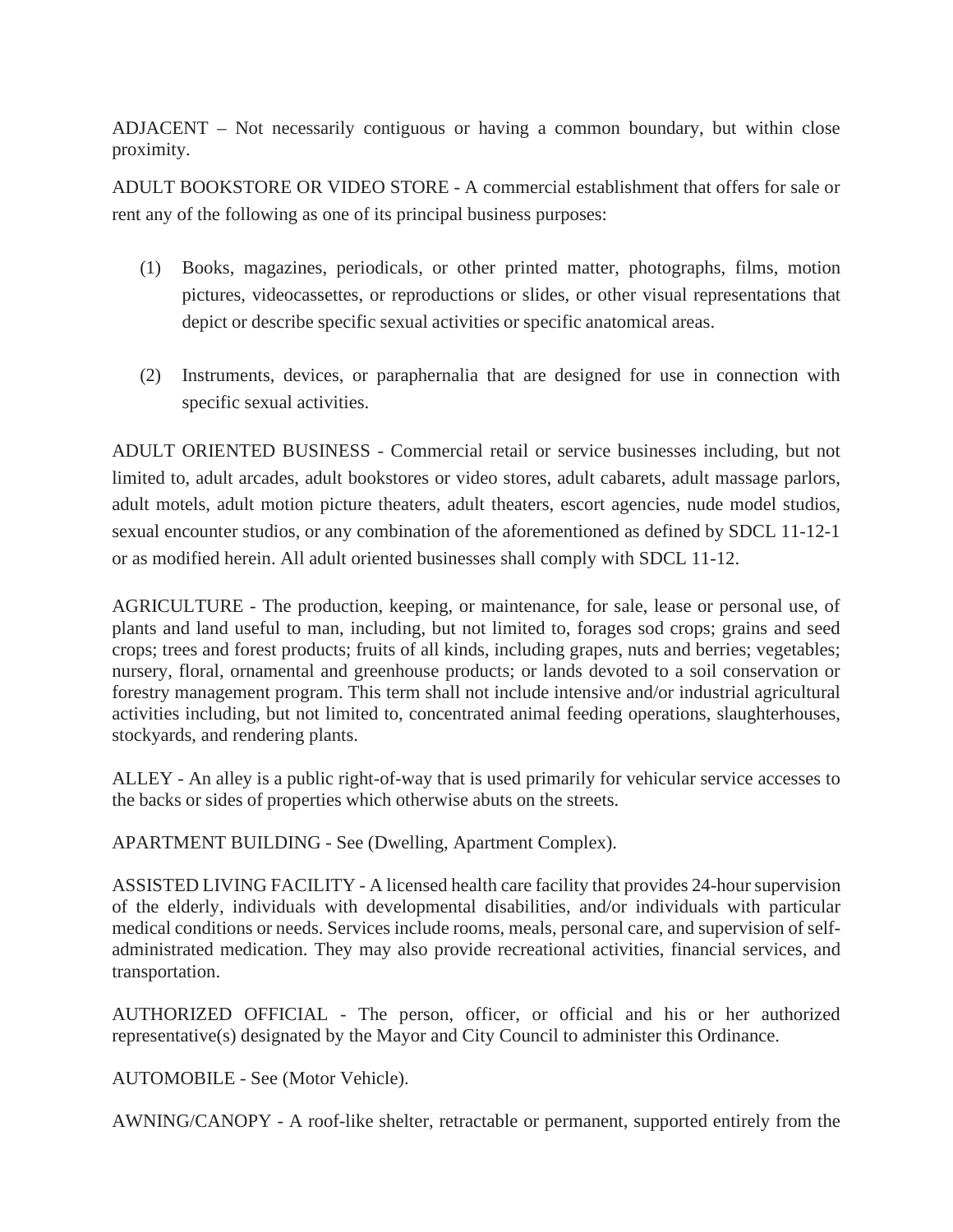exterior wall of a building.

BED AND BREAKFAST ESTABLISHMENT - A private single-family residence which is used to provide limited meals and temporary accommodations for a charge to the public.

BUILDING - Any structure built for the support, shelter, or enclosure of persons, animals, chattels, or movable property of any kind, and which is constructed or erected on the ground in such manner as to be permanently affixed to thereto.

BUILDING, DETACHED - A building surrounded by open space on the same lot.

BUILDING ENVELOPE/BUILDABLE AREA - The area formed by the front, side, and rear building setbacks of a lot in which the principal buildings or other structures shall be located. The building envelope also includes the maximum building height allowed on the lot.

BUILDING, HEIGHT - The vertical distance above the lot's average existing grade measured to the highest point of the coping of a flat roof or to the deck line of a mansard roof, or to the average height of the highest roof, or to the average height of the highest gable of a pitched, hipped, or shed roof.

BUILDING LINE - The perimeter of that portion of a building or structure nearest a lot line but excluding anything specified as such within this Ordinance. See Chapter 17.72.03.

BUILDING PERMIT - A document signed by the Authorized Official as a condition precedent to the commencement of a use or the erection, construction, re-construction, restoration, alteration, conversion, or installation of a building, which acknowledges that such use or building complies with the provisions of this Ordinance or an authorized variance therefrom.

CAMPGROUND - A plot of ground for public use upon which two (2) or more campsites are located, established, maintained, advertised, or held out to the public as a place where camping units can be located and occupied as temporary living quarters.

CAR WASH - Any building or portions thereof used for washing motor vehicles.

CEMETARY - Land used for interment of human or animal remains or cremated remains, including a burial park, a mausoleum, a columbarium, necessary sale and maintenance facilities, or a combination thereof.

CERTIFICATE OF OCCUPANCY - A statement setting forth that a building or structure complies with all applicable City codes and may be used for the purposes requested.

CHANGE OF USE - Substitution of one thing for another, specifically regarding use of a building or lot.

CHANGE OF ZONE - An amendment to the Official Zoning Map.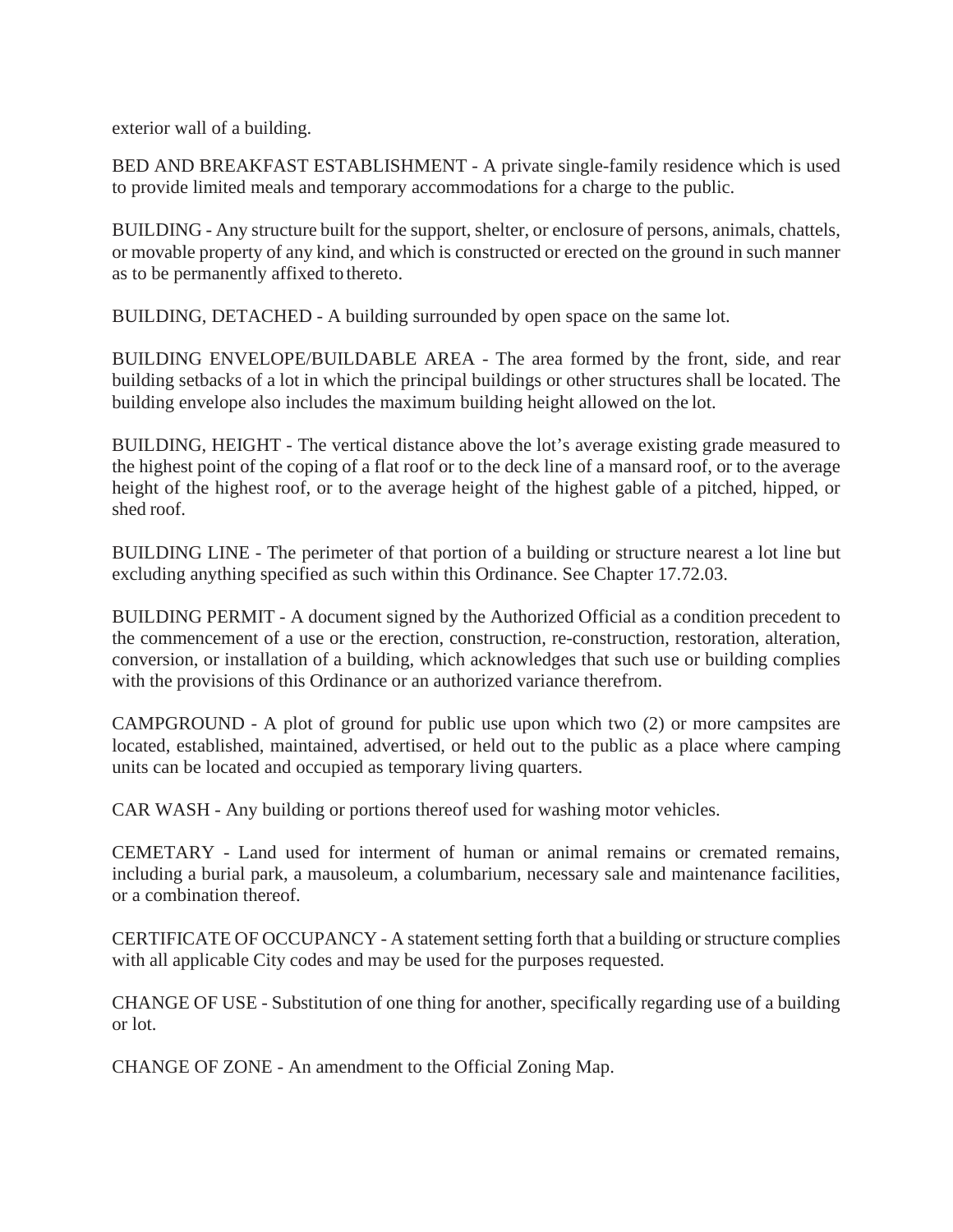CLINIC - A facility providing medical, psychiatric, or surgical service for sick or injured persons exclusively on an outpatient basis, including emergency treatment, diagnostic services, training, administration, and services to outpatients, employees, or visitors. This term does not include alcoholism and drug rehabilitation facilities.

COLLEGE/ UNIVERSITY - A community college, college, university, and comparable advanced or continuing education facilities. This definition does not apply to schools that do not offer a complete educational curriculum (e.g., beauty school, modeling school). See (School, Commercial/Vocational).

COMMENCED - Work is deemed to have commenced when the designated percentage of the value of the building permit has been expended as follows:

| <b>Total Valuation</b>          | Required Expenditure |
|---------------------------------|----------------------|
| Less Than or Equal to \$100,000 | 25% of value         |
| Greater than \$100,000          | 10\% of value        |

The required expenditures shall be verified by written receipts, including labor costs and/or equipment hours.

COMMUNITY GARDEN - Urban agriculture gardening that is a neighborhood-based garden for the primary purpose of providing space for members of the community to grow plants for beautification, education, recreation, community distribution, or personal use. Sites shall be managed by an individual or groups of individuals that are responsible for maintenance. Said individual or group of individuals shall provide maintenance and management guidelines and/or agreements to the Authorized Official.

COMPREHENSIVE PLAN - The adopted long-range plan intended to guide the growth and development of the community and region, including analysis, recommendations and proposals of the community's population, economy, housing, transportation, community facilities and land use.

CONDITIONAL USE PERMIT - A permit issued by the Planning Commission stating that a Conditional Use complies with the conditions and standards set forth in this Ordinance.

CONDOMINIUMS - See (Dwelling, Condominiums).

CONSUMER STORAGE BUILDING – A warehouse structure containing separate storage spaces for household goods, which may be of various sizes, leased or rented on an individual basis.

CONTRACTOR'S SHOP AND STORAGE YARD - Use of land or buildings for storage and preparation of materials used by that same individuals in conducting the business of construction and repair work, generally completed at some other on-site location.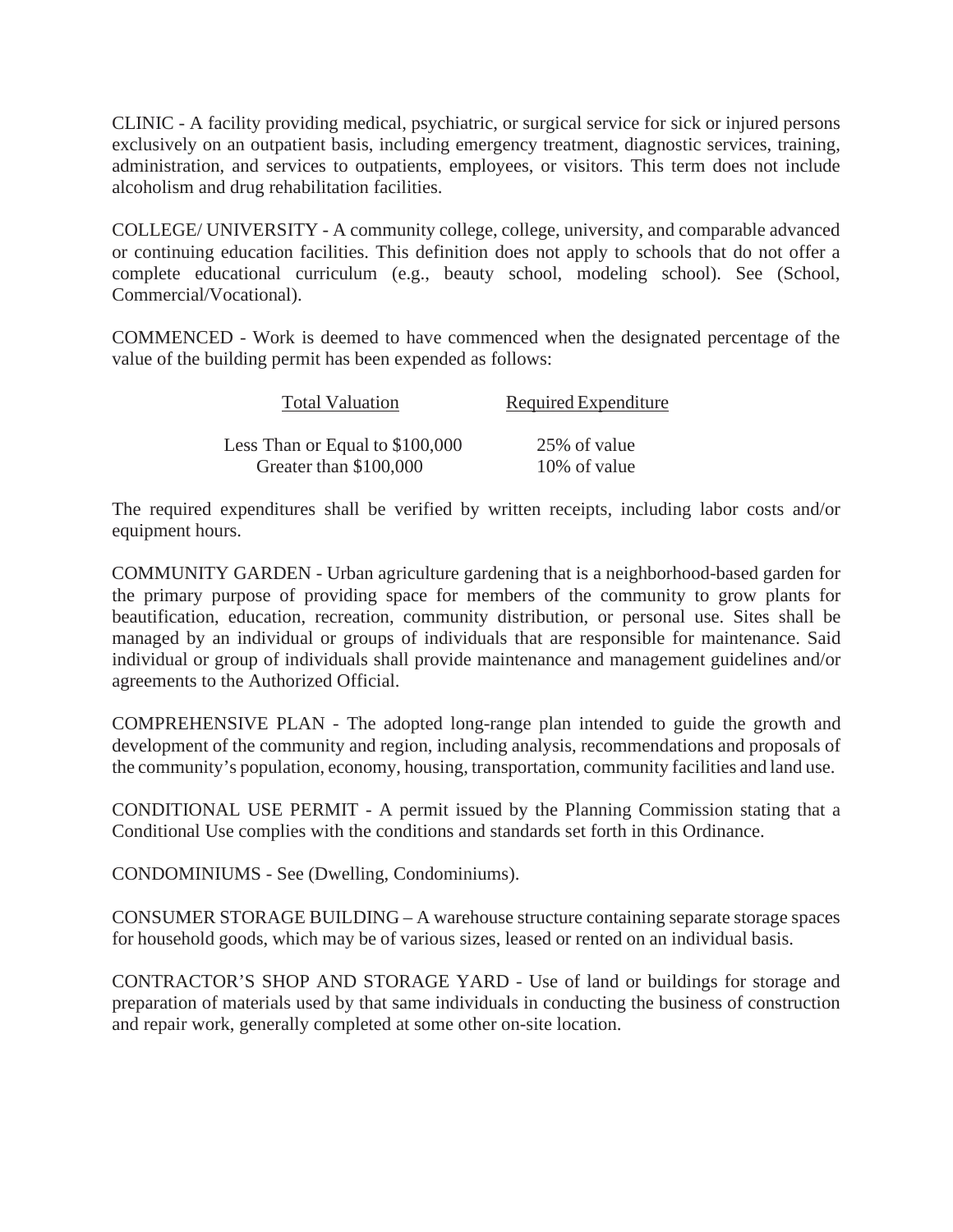CONTAMINANT - Any "regulated substance," as defined by SDCL 34A-12-1(8), as in effect on the date of passage of this Ordinance and as amended from time to time, and all petroleum products, including gasoline, oil, waste oils, and other fuels as well astheir hazardous constituents.

CONVENT/MONASTERY - A place of residence for bona fide members of a religious order who carry on religious, medical, educational, or charitable work in the same or an affiliated building or structure.

COUNTRY CLUB - A building or area typically used in association with a golf course which includes social (e.g., dining, eating, and banquet facilities) and wellness activities (e.g., tennis courts and swimming pools). Operators of county clubs may also render services customarily carried on as a business, including retailing, full-service restaurants, and on-sale and off-sale alcohol without drive-up windows.

COVENANT OR RESTRICTIVE COVENANT - A legal restriction on use of property or a contract between the seller and the buyer of the land affecting use of the land. These rules are generally over and above any City codes or regulations, as such they are not enforced by the City. See Chapter 17.04.05.

CREMATORY - A building, or portion thereof, containing a furnace for the incineration of corpses.

CURB LINE - The outside lines of the pavement or roadway.

DAY CARE - The providing of care and supervision of children/adults as a supplement to regular parental/home care, without transfer of legal custody or placement for adoption, with or without compensation, on a regular basis for a part of a day.

DAY CARE CENTER - A facility used only for providing adult or child day care, and is limited in number over twelve (12) by the square footage of usable space available. The ratio is thirtyfive (35) square feet per person indoors and fifty (50) square feet per person outdoors. This term shall include child nurseries and preschool facilities.

DAY CARE, FAMILY - Care is provided as an accessory use of a dwelling. The number of persons cared for is limited to a maximum of twelve (12) adults or children. Included in that count are the providers' own children six (6) years and under. See (Home Occupation).

DISTRICT - A designation shown on the Official Zoning Map as being a district enumerated in Chapters 17.12-17.52, in which a specific set of zoning standards apply.

DRIVEWAY - A private access road, the use of which is limited to persons residing, employed, or otherwise using or visiting the lot on which it is located.

DWELLING - A building, or portion, thereof, designed and used exclusively for human habitation, including single-family and multiple-family dwellings, but not including travel trailers, recreational vehicles, hotels, inns, motels, boarding and lodging houses, motor lodges, and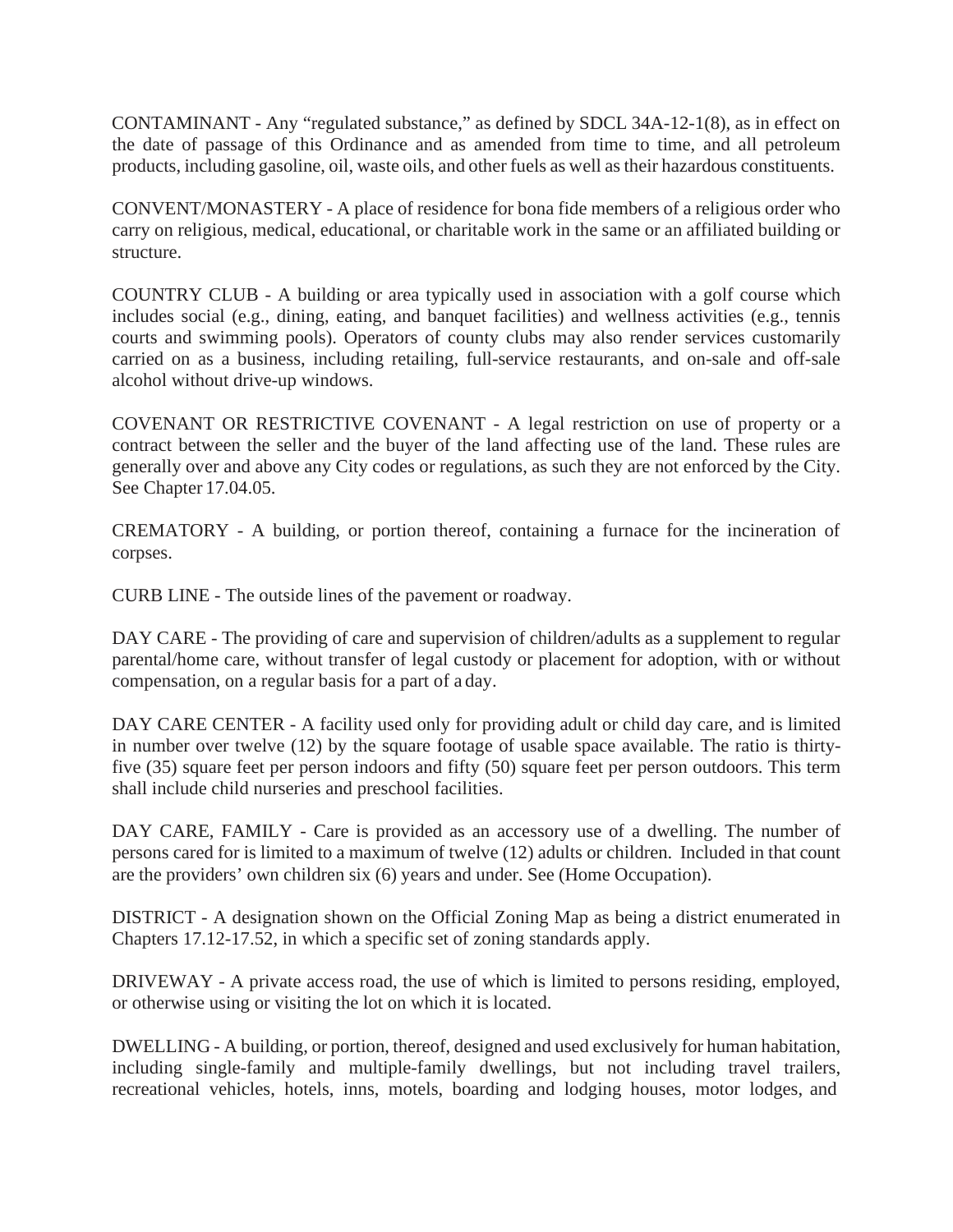manufactured homes. This definition includes prefabricated homes constructed under the *International Residential Code* (IRC).

DWELLING, APARTMENT - A room or a suite of rooms within an apartment complex or multiple family dwelling arranged, intended, or designed as a place of residence for a single family or group of individuals living together as a single housekeeping unit. See (Dwelling Unit).

DWELLING, APARTMENT COMPLEX - A building or buildings containing apartments used as a place of residence for three (3) or more dwellingunits.

DWELLING, CONDOMINIUMS - A multiple dwelling or development containing individually owned dwelling units and jointly owned and shared areas and facilities.

DWELLING, DUPLEX – See (Dwelling, Two Family).

DWELLING, MULTIPLE-FAMILY - A building, buildings, or portion thereof, designed and used for occupancy by three (3) or more families each living independently in dwelling units which may or may not share common entrances and/or other spaces. Individual dwelling units may be owned as condominiums or offered for rent as apartments. See (Dwelling, Apartment Complex) and (Dwelling, Condominiums).

DWELLING, SINGLE-FAMILY ATTACHED - Two (2) or more dwelling units in a single structure or attached structures, each of which could have a single lot, which are separated from each other by a dividing wall. Such units may be side-by-side, back-to-back, or both. See (Dwelling, Townhouse) and/or (Dwelling, Two Family).

DWELLING, SINGLE-FAMILY DETACHED - A dwelling which is designed for and occupied by one (1) family and is surrounded by yards and is not attached to any other dwelling by any means.

DWELLING, TOWNHOUSE - A single-family dwelling in a row of at least two (2) such units in which each unit has its own front and rear access to the outside, no unit is located over another unit, and each unit is separated from any other unit by one or more vertical party wall(s).

DWELLING, TWO FAMILY - A building designed and arranged to be occupied by two (2) families living independently of each other and having separate kitchen and toilet facilities for each family.

DWELLING UNIT - Any building or portion thereof which contains living facilities, including provisions for sleeping, eating, cooking, and sanitation for not more than one (1) family.

EARTHEN BERM - A natural or made-made mound of earth that is equal to or in excess of thirty (30) inches in vertical height used to shield or buffer properties from adjoining uses, streets, highways, or to control the direction of surface water flows.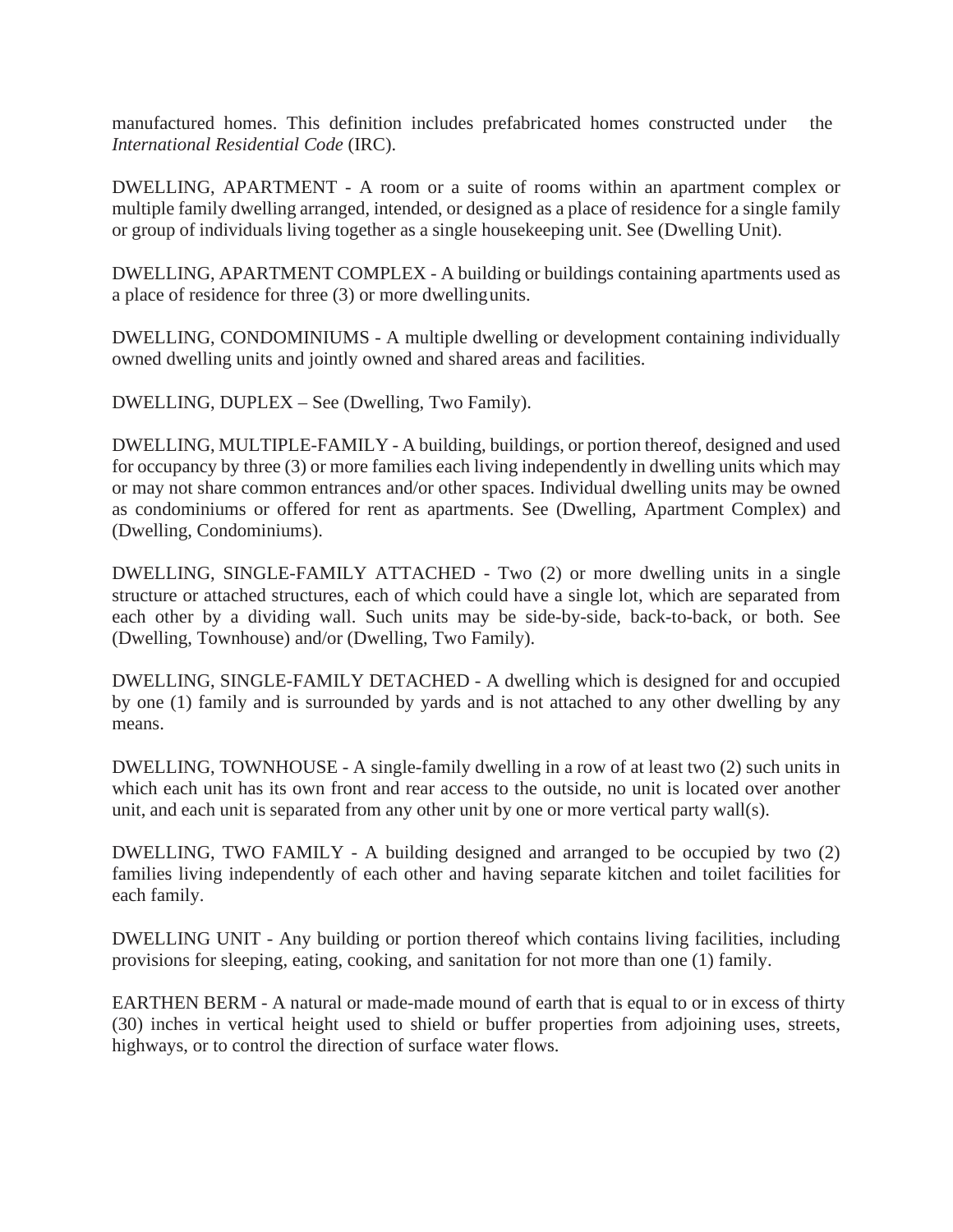EASEMENT - A right granted to another person or persons for the use of land for a limited purpose.

EAVE - The edge of the roof that overhangs the exterior walls, sometimes with exposed rafters.

EXISTING ANTENNA SUPPORT STRUCTURE - Any existing structure that supports wireless communications facilities, such as but not restricted to, telecommunications and broadcast towers, buildings, clock towers, steeples and light poles.

EXTRACTION - The business enterprise of excavation and removal of stone, sand, gravel, soil, or similar earthen materials from a site, whether the intent is to increase the utility and values of the site or to use the materials for landfilling on another site.

FARM STORE/FEED STORE - A retail store selling primarily agricultural products, including the bulk storage of fertilizers and related agri-chemicals.

FENCE - An artificially constructed barrier of any material or combination of materials erected to enclose or screen areas of land.

FLOOR AREA - The square feet of floor space within the outside line of walls including the total of all space on all floors of a building. It does not include porches, garages, or space in a basement or cellar when said space is used for storage or incidental uses.

FREESTANDING SIGN (Ground Sign) - A sign supported by one or more uprights, poles, or braces in or upon the ground and not attached to any building.

FRONTAGE - The side of a lot abutting on a street; the front lot line.

FUNERAL HOME/MORTUARY - An establishment in which the dead are prepared for burial or cremation and in which wakes and funerals may beheld.

GARAGE, PRIVATE – An attached or detached building or portion thereof used for the storage of personal property including motor vehicles owned or leased by the occupants of the lot's principal building(s). For a detached garage, see (Accessory Building).

GASOLINE DISPENSING STATION - Any building, or portion thereof, which provides for the retail sale of gasoline or oil. No automobile repair work or sale of auto accessories or testing may be done. Gasoline pumps and islands shall be located more than twelve (12) feet from the nearest lot line.

GENERAL MANUFACTURING - Manufacturing processes, including light manufacturing, which have the potential to be a nuisance due to dust, odor, noise, vibration, pollution, smoke, heat, glare, or the operation of the processes outside the building.

GOLF COURSE - A tract of land for playing golf, improved with tees, greens, fairways, hazards, and which may include clubhouses and shelters.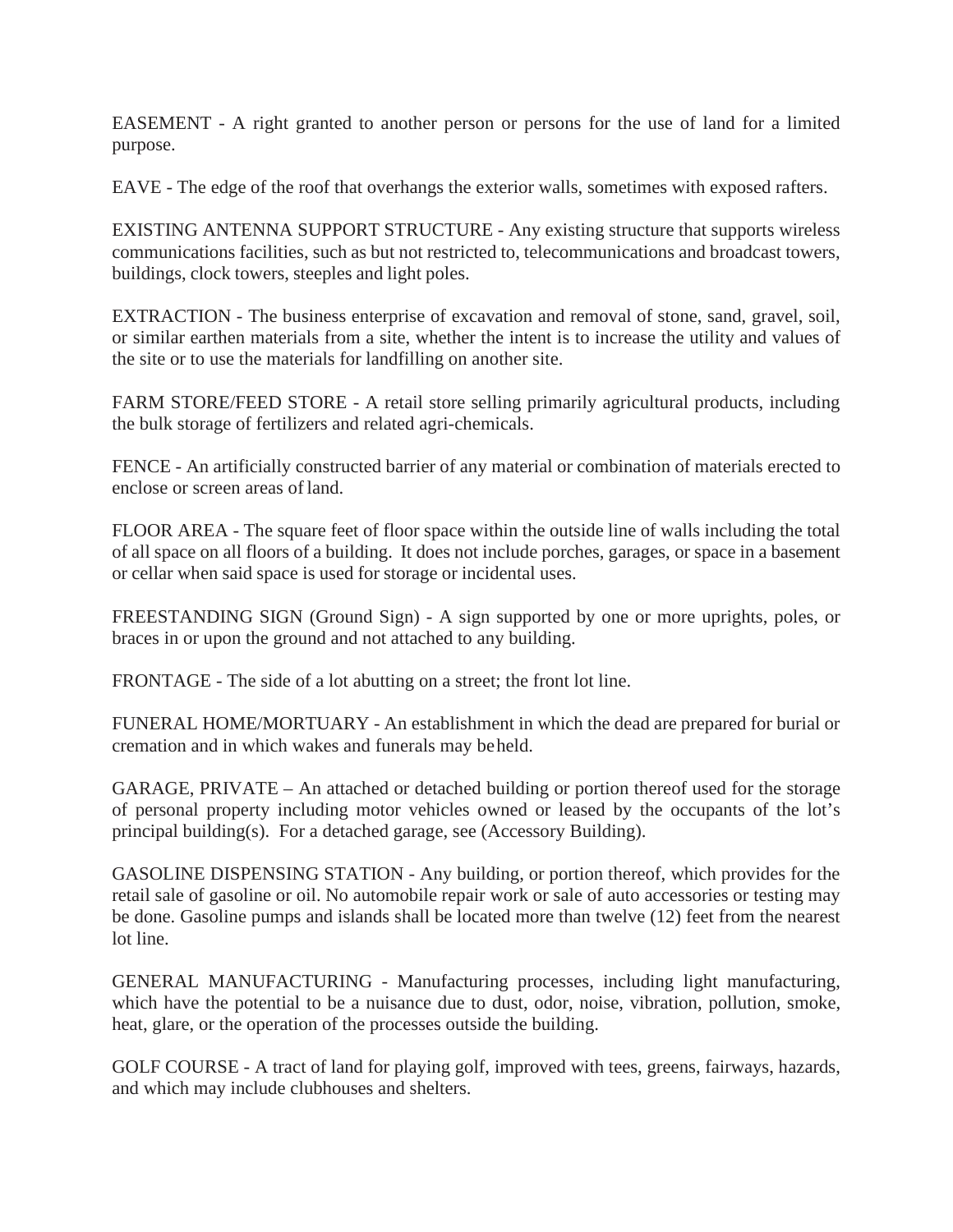GRADE - The average elevation of the land around a building.

GRAIN TERMINAL - A facility for the storage of agricultural grains.

GREENHOUSE/NURSERY - A building whose roof and sides are made largely of glass or other transparent or translucent material and in which the temperature and humidity can be regulated for the cultivation of delicate or out-of-season plants for subsequent sale or for personal enjoyment.

GROUP HOME – A temporary residential living arrangement for persons living in an institutional setting and in need of a supportive living arrangement in order to readjust to living outside the institution. These are persons who are receiving therapy and counseling from support staff who are present when residents are present.

HARDSHIP - A hardship exists if the property owner was forced to comply with the provisions of an ordinance, and he or she would be unable to make "reasonable" use of the property. The hardship must result from the unique physical characteristics of the property, rather than the personal circumstances of the owner or user. In order to qualify as a hardship, the property shall be deemed unusable without granting a variance.

HAZARDOUS MATERIAL - Any contaminant as defined in this Ordinance, and any hazardous chemical for which a material safety data sheet must be filed under 42 USC 11021 and 11022 as in effect on the date of publication of this Ordinance.

HOME OCCUPATION - A business, profession, occupation, or trade conducted for gain or support entirely within a residential building, or a structure accessory thereto, which is customary, secondary, and incidental to the use of such building for dwelling purposes and which does not change the essential residential character of such building. See (Accessory Use).

HOSPITAL - An institution providing primary health services and medical or surgical care to persons, primarily inpatients, suffering from illness, disease, injury, deformity, and other abnormal physical or mental conditions, and including, as an integral part of the institution, related facilities such as laboratories, outpatient facilities, or training facilities. This term does not include alcoholism and drug rehabilitation facilities.

HOTEL, INN, OR MOTEL - Any building or group of buildings containing guest rooms or dwelling units, some or all of which have a separate entrance leading directly from the outside of the building with garage or parking spaces conveniently located on the lot, and designed, used, or intended wholly or in part for the accommodation of transients.

HOUSE OF WORSHIP - A structure where persons regularly assemble for worship, ceremonies, rituals, and education relating to a particular form of religious belief and which a reasonable person would conclude is a place of worship by reason of design, signs, architecture, or other features.

IMPERVIOUS SURFACE - An area or material that does not allow significant amounts of water to infiltrate into the ground. Examples of impervious surfaces are blacktop and concrete.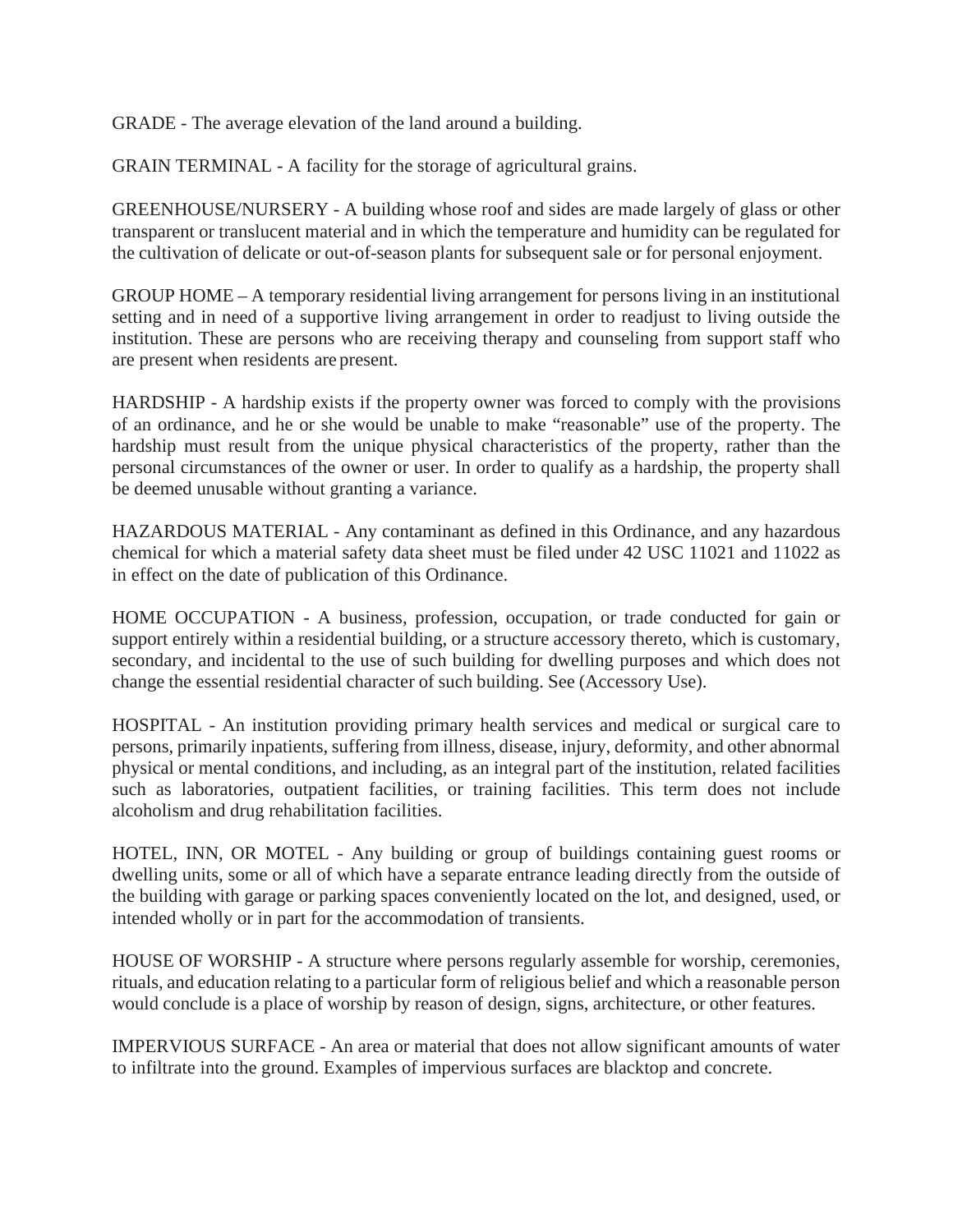JUNKYARD - Any lot, land, parcel or portion thereof, used for the storage, wrecking, dismantling, salvage, collection, processing, purchase, sale, or exchange of abandoned or discarded vehicles, goods, waste, and scrap materials, including but not limited to: two or more abandoned or inoperable motor vehicles, waste paper, rags, glass, tires, wood, lumber, appliances, machinery, or automotive and mechanical parts. A junkyard does not include operations entirely enclosed within buildings.

KENNEL - Any building, lot, or portion thereof, on which five (5) or more domesticated animals more than six (6) months of age are housed, bred, boarded, trained, or sold.

LANDFILL - An area of land or an excavation in which wastes are placed for permanent disposal. This term does not include clean debris, e.g., dirt, trees, rocks, etc.

LANDSCAPED AREA/LIVING GROUND COVER - An area that is permanently devoted and maintained in blue grass/creeping red fescue, herbaceous perennials, trees, shrubbery, and flowers.

LIGHT MANUFACTURING - Manufacturing processes which are not obnoxious due to dust, odor, noise, vibration, pollution, smoke, heat, or glare. They are generally characterized as having all aspects of the process carried on within the building itself.

LIMITED PRODUCTION PROCESSING - Light manufacturing, fabrication, assembly, processing, packaging, research, development, or similar uses which are conducted indoors and which would not be disruptive of, or incompatible with, other office, retail, or service uses that may be in the same building or on adjacent property. Limited production/processing generally does not include industrial processing from rawmaterials.

LOADING SPACE - An unobstructed, dust-free, hard-surfaced area no part of which is located in any street right-of-way and the principal use of which is for the standing, loading, or unloading of trucks and trailers.

LOT - A parcel or tract of land with boundaries established by a legal instrument such as a recorded deed, court order, or a recorded plat, which is recognized as a separate legal entity for purposes of transfer of title. This definition shall not be construed to make lots that were not lawfully created conform to this code.

LOT AREA - The area of the lot within the lot lines.

LOT, CORNER - A lot located at the junction of at least (2) streets at which the angle of intersection is no greater than one hundred-thirty five (135) degrees.

LOT COVERAGE - The percentage of lot area occupied by the ground area of principal and accessory buildings on such lot, including any decks, porches, or other enclosed areas used by residents having both a floor and walls or railings irrespective of its distance above the ground.

LOT, DOUBLE FRONTAGE - A lot, other than a corner lot, having frontage on two (2) streets.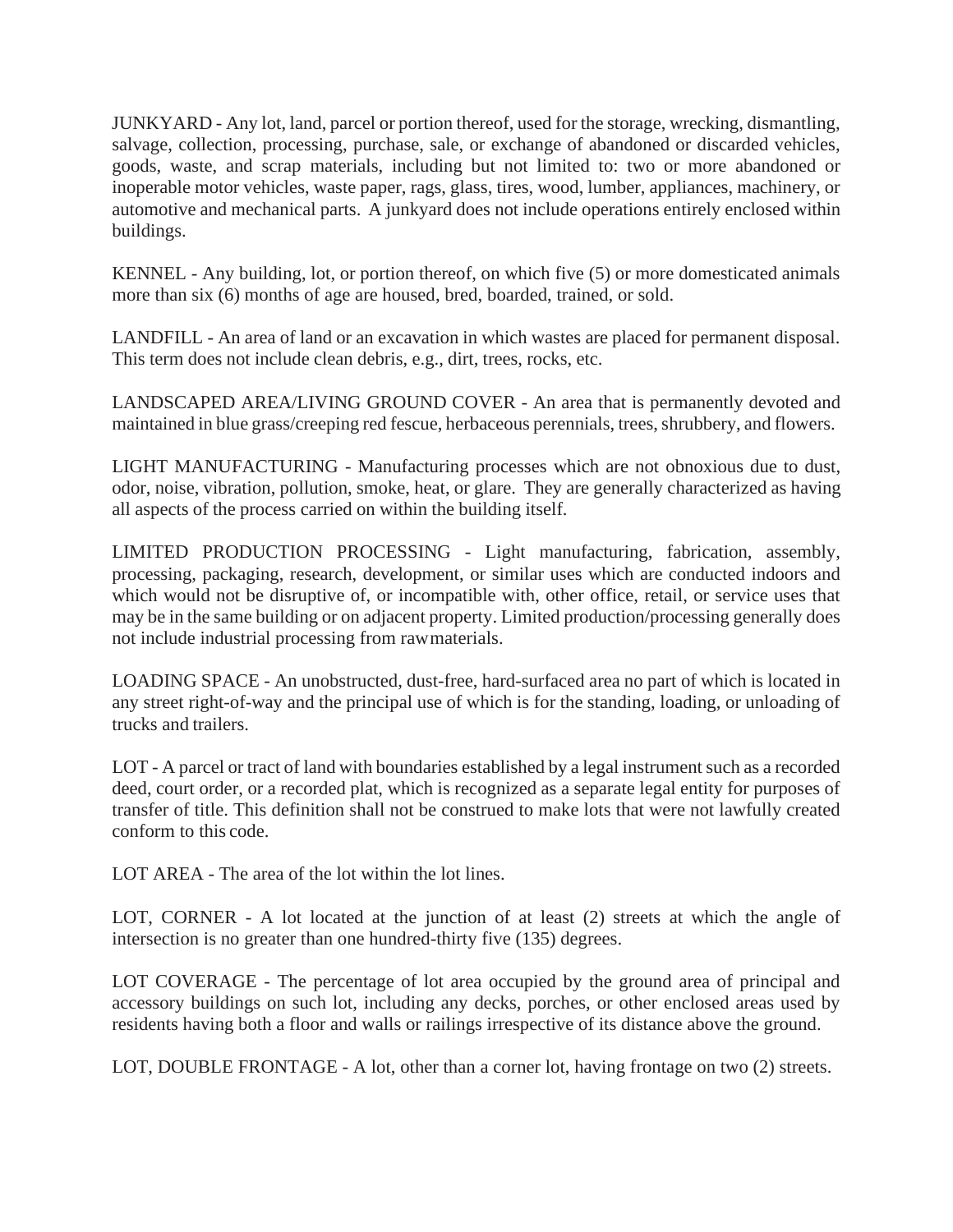LOT, FRONTAGE - The length of the front lot line measured at the street right-of-way line.

LOT, INTERIOR - A lot other than a corner lot.

LOT LINE - A line of record bounding a lot which divides one lot from another lot or from a public or private street or any other public space.

LOT LINE, FRONT - The lot line separating a lot from a street right-of-way.

LOT LINE, REAR - The lot line opposite and most distant from the front lot line; or in the case of triangular or otherwise irregularly shaped lots, a line ten (10) feet in length entirely within the lot, parallel to and at a maximum distance from the front lot line.

LOT LINE, SIDE - Any lot line other than a front or rear lot line.

LOT, LITTORAL – A lot that abuts to the shore of a lake on one  $(1)$  or more sides.

LOT OF RECORD - A lot which is part of a subdivision or a certified survey map which has been recorded in the Union County Register of Deeds Office or a parcel of land, the deed to which was recorded in the Union County Register of Deeds Office prior to the effective date of this Ordinance.

LOT, TRIPLE FRONTAGE – A lot which abuts a street on three sides (not a corner lot).

LOT WIDTH - The distance between side lot lines measured at the rear of the required front yard on a line parallel with a line tangent to the street right-of-way line.

MANUFACTURED HOME – A factory-built single family structure, which is manufactured or constructed under the authority of 42 U.S.C. Section 5403, National Manufactured Home Construction and Safety Standards Act of 1974 and is to be used exclusively as a place for human habitation, but which is not constructed with permanent hitch or other device allowing it to be moved other than for the purpose of moving to a permanent site, and which does not have permanently attached to its body or frame any wheels or axles. This definition does not include prefabricated homes constructed under the *International Residential Code* (IRC). See (Modular Home).

MANUFACTURED HOME PARK, LICENSED - A contiguous parcel of land operated as a unit, under the same ownership where six (6) or more lots are rented for the temporary placement of manufactured homes, with all necessary facilities and services, and is licensed by the City of North Sioux City.

MANUFACTURED HOME SALES - A business engaged in the sales or rental of manufactured homes.

MAP, OFFICIAL ZONING - The map or maps, which are legally adopted as a part of the zoning ordinance, that delineate the boundaries of the zoning districts, show the location and size of public rights-of-way, public waterways, and the city limit lines.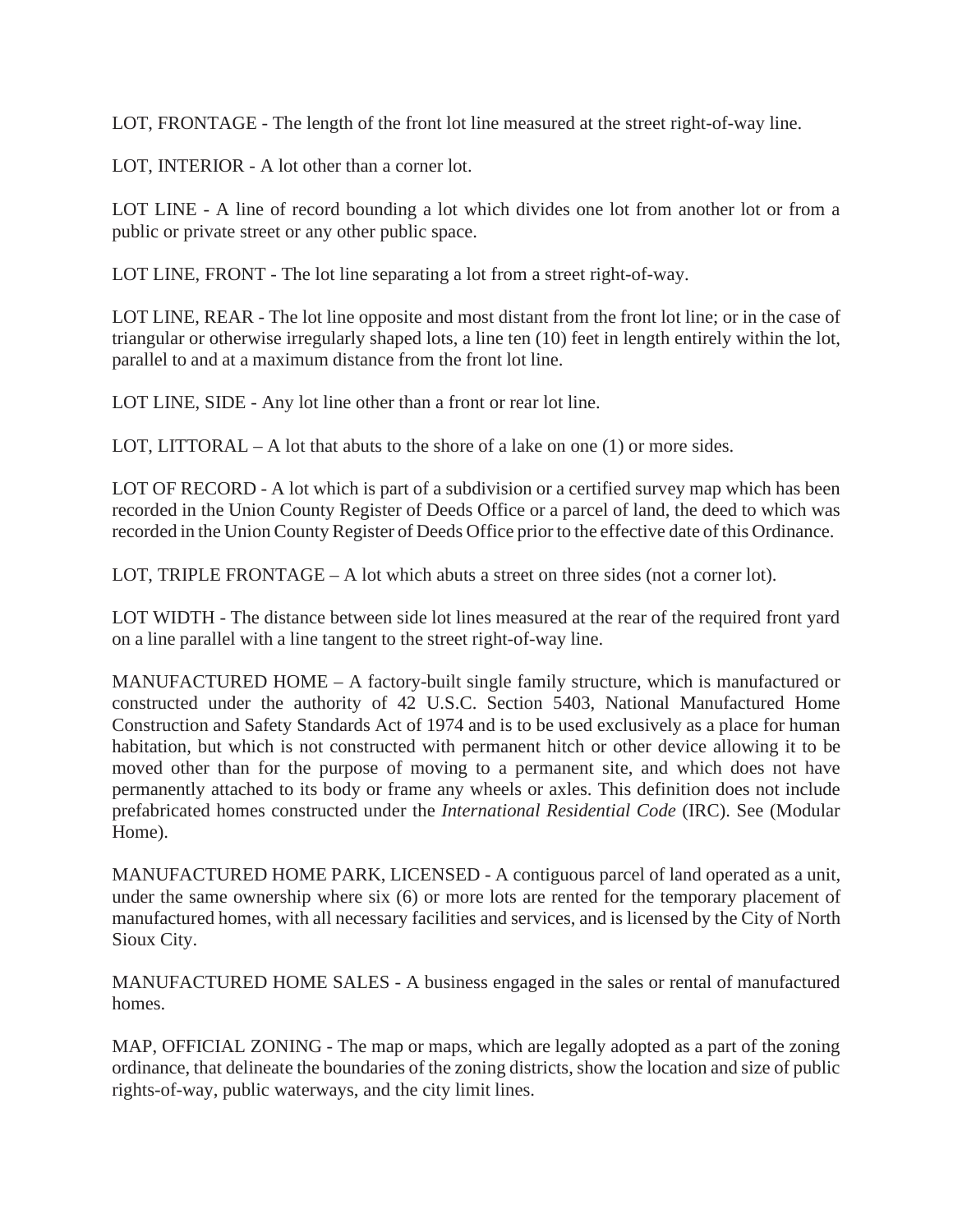MEETING HALL – A building, or portion thereof, owned or operated by a person, group of persons, association, corporation, or other legal entity designed for temporary social, educational, or indoor recreational uses.

MOBILE HOME – A structure that is similar in appearance to a Manufactured Home but was constructed prior to June 15, 1976.

MODULAR HOME – A factory-built single family structure certified as meeting the standards prescribed by the *International Residential Code* (IRC). Modular homes are subject to the same regulations as site-built homes. See (Dwelling, Single-Family Detached).

MOTOR VEHICLE - Any motorized vehicle which is designed to travel along the ground or in the water. This term shall include, but not be limited to, cars, trucks, vans, buses, motorbikes, trailers, go carts, golf carts, boats, ATVs, snowmobiles, and campers.

MOTOR VEHICLE, COMMERCIAL - Any motor vehicle which has more than sixteen (16) square feet of signage or which is adapted, designed, equipped, and/or used to regularly perform a specific commercial function.

MOTOR VEHICLE, INOPERABLE - A motor vehicle which is not in operating condition due to damage, removal, or inoperability of one or more tires and/or wheels, engine, or other essential parts, or which is not in operating condition due to damage or removal of equipment as required by the State of South Dakota for its lawful operation, or which does not have lawfully affixed thereto a valid state license plate, or which constitutes an immediate health, safety, fire or traffic hazard.

MOTOR VEHICLE PARKING LOT – An open or enclosed off-street parking area or structure where licensed and operable motor vehicles are temporarily stored.

MOTOR VEHICLE BODY SHOP - Any building, or portion thereof, involving the repair and/or painting of motor vehicle bodies or parts thereof and the rebuilding and/or overhauling of engines or transmissions.

MOTOR VEHICLE SALES, DISPLAY, SERVICE, AND/OR RENTAL - The use of any building, land area, or lot, for the display, sale, or rental of new or used motor vehicles, and including any warranty repair work and other repair service conducted as an accessory use. The sale or display of inoperable motor vehicles is not allowable as part of this use category, see "JUNKYARD."

MOTOR VEHICLE SERVICE STATION - Any building, or portion thereof, which provides for the retail sale of gasoline, oil, tires, batteries and accessories for motor vehicles and/or for certain motor vehicle services, including washings, tire changing, repair service, battery service, radiator service, lubrication, brake service, wheel service, and testing or adjusting of automotive parts. Motor vehicle repair work may be done at a motor vehicle service station provided that no rebuilding of engines, welding, spray painting, or body work, or framework is conducted. Gasoline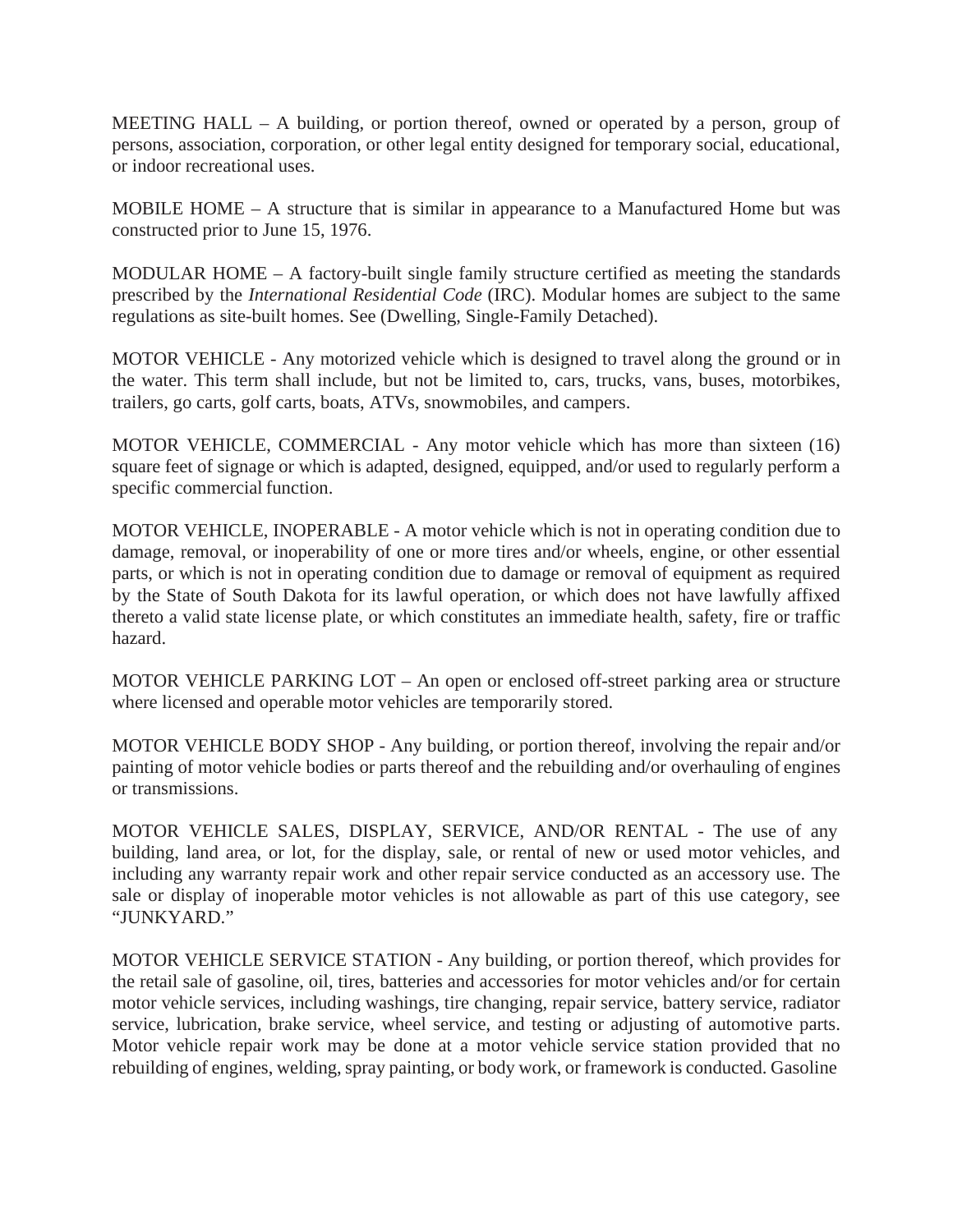pumps and gasoline pump islands shall be located more than twelve (12) feet from the nearest lot line.

MOTOR VEHICLE STORAGE YARD - The temporary storage of motor vehicles which are impounded, licensed, and operable, in an unroofed area.

NONCONFORMING - A condition that occurs when, on the effective date of adoption of this Ordinance or a previous ordinance, or on the effective date of an ordinance text amendment or rezoning, an existing lot, structure, building, sign, parking, landscaping, buffering, lighting, development, use, or site improvement does not conform to one (1) or more of the regulations currently applicable to the district in which such lot, structure, building, sign, parking, landscaping, buffering, lighting, use, or site improvement is located.

NONCONFORMING STRUCTURE - A building, structure, or portion thereof lawfully existing at the time this Ordinance or a subsequent amendment thereto became effective which does not conform to the dimensional requirements of the district in which it is located.

NONCONFORMING USE - A use of land, buildings, structures, or premises that lawfully existed at the time this Ordinance or a subsequent amendment thereto became effective which does not conform to the use requirements of the district in which it is located.

NONSTANDARD LOT - The category of nonconformance consisting of lots that lawfully existed at the time this Ordinance or a subsequent amendment thereto became effective which fail to comply with the minimum lot area and minimum lot width requirements of the district in which it is located.

NURSING HOME - An establishment which provides full time convalescent or chronic care, or both, for two (2) or more individuals who are not related by blood or marriage to the operator and who, by reason of advanced age, chronic illness or infirmity, are unable to care for themselves. No care for the acutely ill or surgical or obstetrical services shall be provided in such an establishment. This term does not include a hospital orclinic.

OFFICE - A building, or portion thereof, designed for or used for the provision of professional, outpatient medical, or financial services. This term includes, but is not limited to, accounting, auditing, and bookkeeping services; advertising and graphic design; architectural, engineering, and surveying services; attorneys and court reporters; call centers; computer programming; corporate headquarters; data processing and word processing services; detective agencies; insurance; interior design; real estate sales; research and development that does not include on-site manufacturing; retail catalog, internet, and telephone order processing, but not warehousing; and virtual office services.

OFFICIAL ZONING MAP - The map showing the location and boundaries of districts established by this Ordinance.

OUTDOOR STORAGE - The keeping, in an unroofed area, of any goods, material, merchandise, or vehicles used for commercial or construction activities(e.g., portable or mechanized equipment,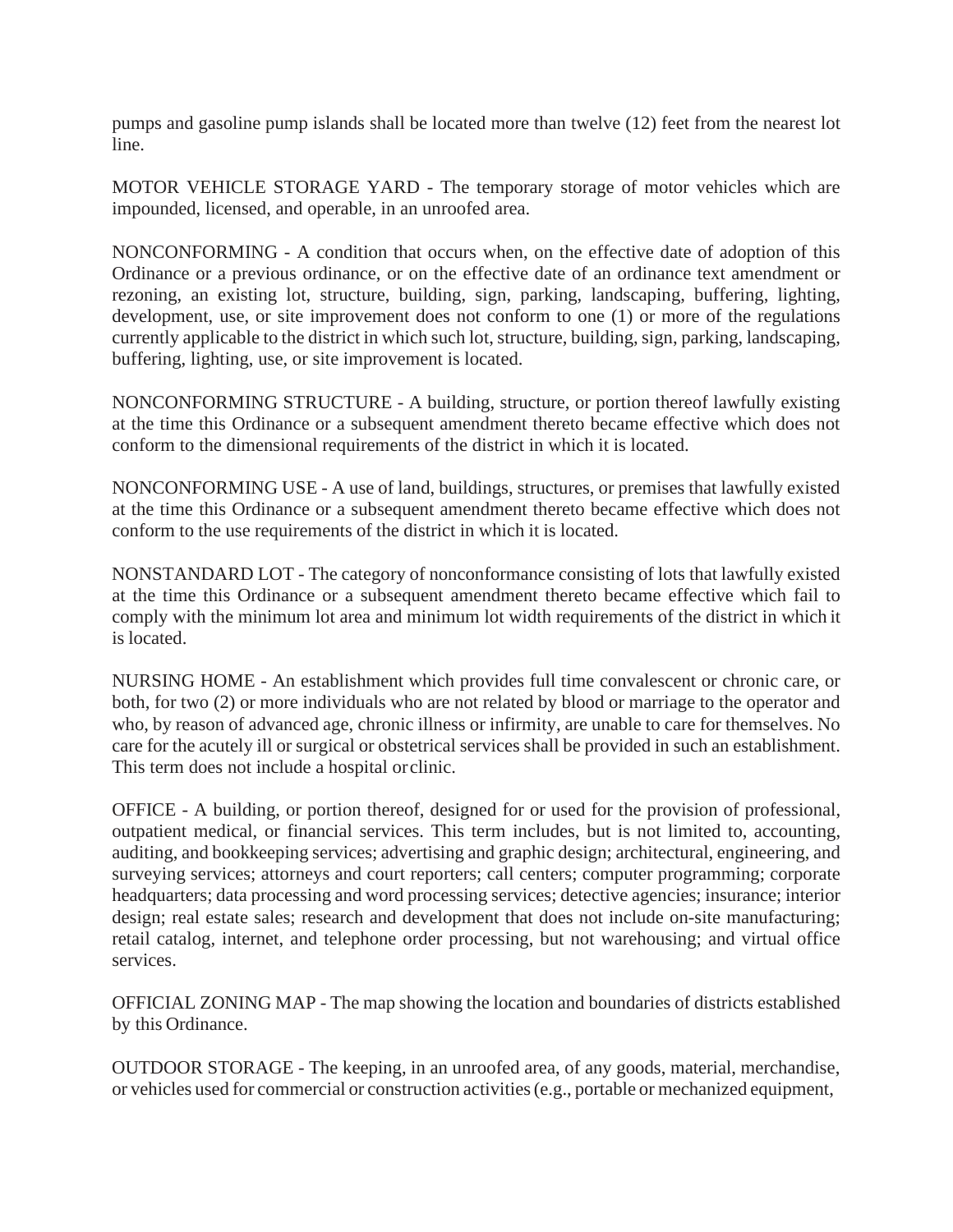building materials, manufacturing inputs, or merchandise) is stored for a period of forty-eight (48) or more consecutive hours.

OVERLAY DISTRICT - A zone which is overlaid upon a primary zone for the purpose of adding to the primary zone a specific regulation or regulations to meet specific locational needs not generally prevalent within theCity.

OWNER - The holder of legal title as well as holders of any equitable interest, such as trust beneficiaries, contract purchasers, option holders, lessees under leases having an unexpired term of at least ten (10) years, and the like. Whenever a statement identifying and/or requiring the consent of ownership is required by this Ordinance, full disclosure of all legal and equitable interests in the property is required.

PARCEL OF LAND - One (1) or more lots which are designated by the owner or applicant as land to be used or developed as a unit, or which has been developed as a unit.

PARK - An area open to the general public and reserved for recreational, educational, or scenic purposes.

PARKING LOT - An area designated for off-street parking.

PARKING, OFF-STREET - A site or a portion of a lot, devoted to the off-street parking of motor vehicles, including parking spaces, aisles, access drives, and landscaped areas, and providing access to a public street.

PARKING SPACE - A hard-surfaced area, enclosed or unenclosed, sufficient in size to park one (1) motor vehicle. A parking space must be provided an unobstructed means of access, and all spaces shall meet the minimum criteria as prescribed by City Ordinance.

PARTY WALL - A common shared wall between two (2) separate structures, buildings, or dwelling units.

PERMANENT FOUNDATION - A continuous foundation around the perimeter of a structure, which, at bottom, extends no less than forty-eight (48) inches below the surface of the ground.

PERSONAL SERVICE BUSINESS – Commercial establishment primarily engaged in providing services involving the care of a person or their apparel, including, but not limited to, laundry or dry cleaning, receiving station, garment services, coin-operated laundries, photographic and art studios, beauty shops, barber shops, shoe repair, reducing salons, fitness gyms, and health clubs, and clothing rental.

PLANNING COMMISSION - The duly designated planning board of the municipality responsible for reviewing and approving applications for development and preparation of master plans and ordinances.

PRESCHOOL FACILITIES - See (Day Care Center).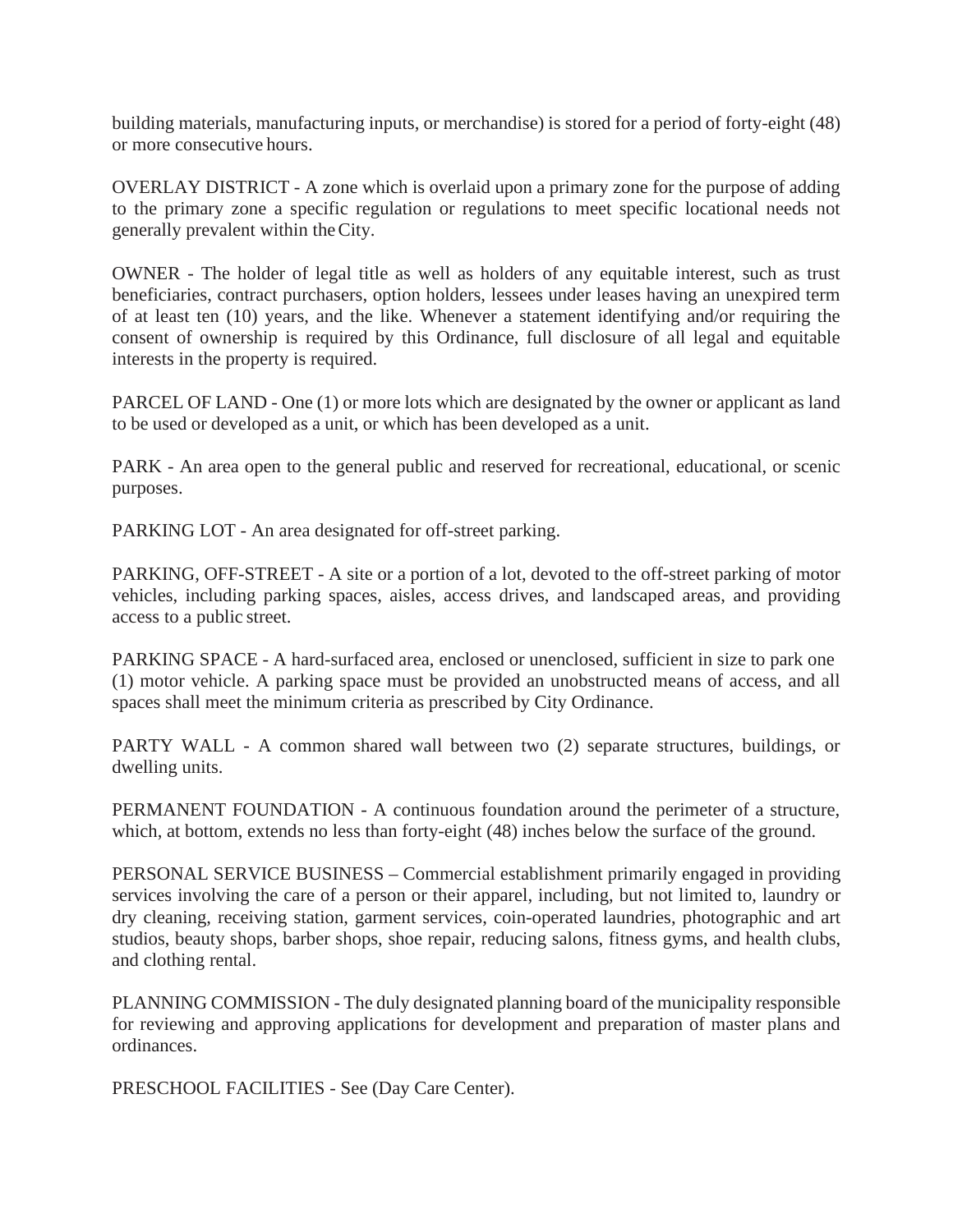PRINCIPAL BUILDING - A building in which a primary or predominant use of the lot is conducted.

PRINCIPAL BUSINESS PURPOSE - In relation to the definition of "Adult Bookstore or Video Store", this shall mean an establishment having more than five percent (5%) of its stock and trade, books, magazines, periodicals, recordings, and other materials which are distinguished or characterized by their emphasis on matters depicting, describing, or relating to "specified sexual activities" or "specified anatomical areas" as defined by State law, or an establishment with a segment or section specifically devoted to the sale or display of such materials.

PRINCIPAL USE - The primary or predominant use of any lot, including all buildings fundamental or essential thereto.

PRIVATE AGREEMENTS – Restrictive covenants, conditions, restrictions, easements, and other like arrangements between property owners, whether recorded in the public records or not, to which the City is not a direct party or third party with a right of enforcement.

PROHIBITED USE - A use that is not allowed in the specified district and in some cases the entire City.

PROJECTING SIGN - A sign other than a wall sign which is attached to and projects from a structure or building face.

PROPERTY/PROPERTIES - See (Lot).

PROPERTY LINE - See (Lot Line).

PUBLIC SERVICE FACILITY - Government buildings, facilities, and uses that provide an essential public purpose or service including, but not limited to, a police station, judicial court, fire station, ambulance service, transit or transportation transfer station, library, community center, public recreation facility, shop/maintenance facility, or office. This definition does not include public utility or treatment stations, sanitary landfills, or facilities for incarceratedpersons.

PUBLIC UTILITY FACILITIES - Telephone, electric, and cable television lines, poles, and equipment; water or gas pipes, mains and valves; sewer pipes and valves; treatment stations; lift stations; telephone exchanges and repeaters; and all other facilities and equipment necessary for conducting a utility service by either a governmental, semi-public, or private entity.

RECREATIONAL FACILITY - A facility open to the public, with or without fees, which is designed and equipped for the conduct of sports, leisure-time activities, and other customary and usual recreational activities, including, but not limited to, swimming pools; putting greens; volleyball, tennis, and basketball courts; batting, pitching, soccer, and golf cages and nets; hockey and ice rinks; skate board ramps; trampolines; archery and gun ranges; and portable flooring for aerobics, dance, and weight lifting.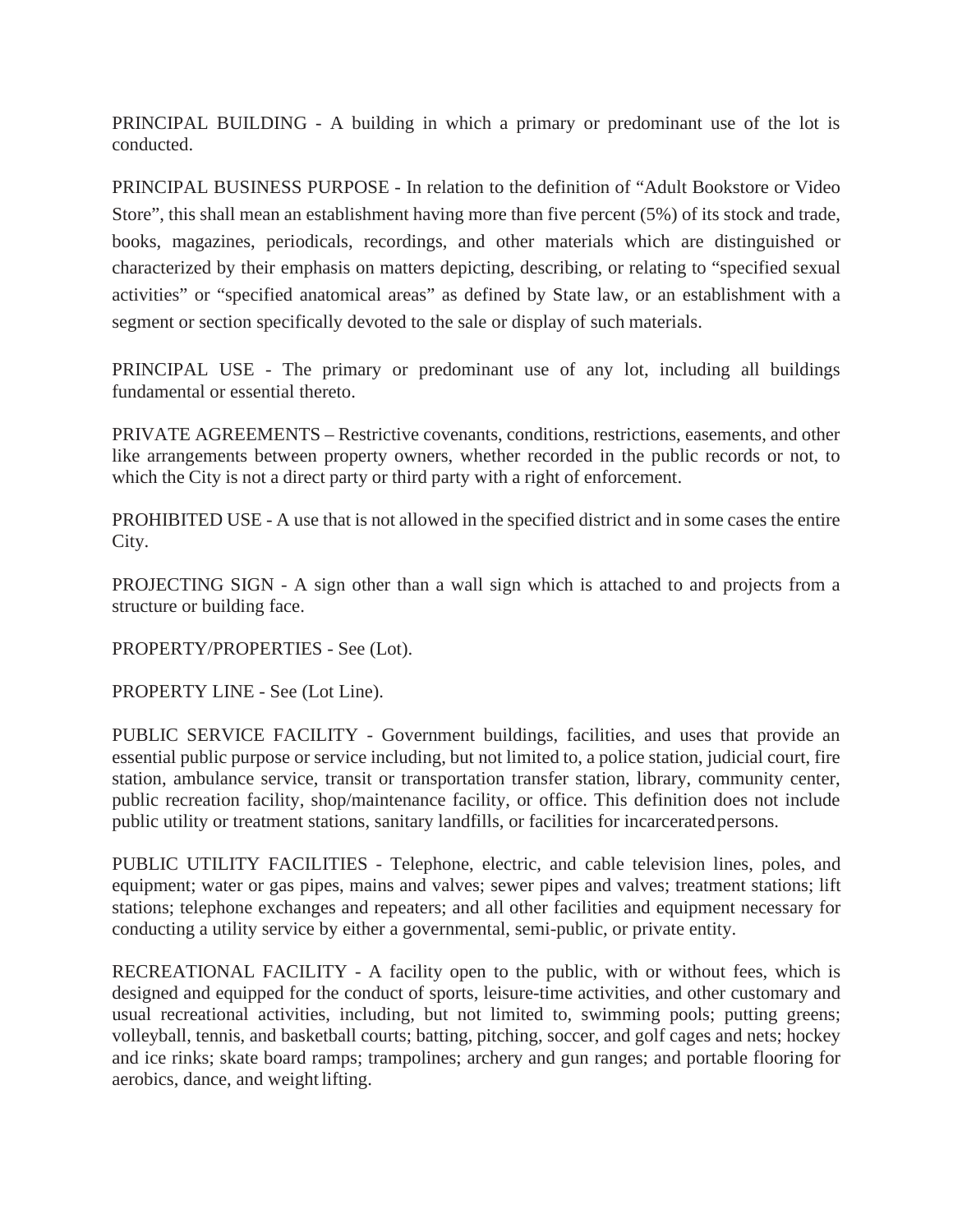## RECREATIONAL VEHICLE (RV) PARK - See (Campground).

RECYCLABLE MATERIALS - Materials or products that may be readily separated from the solid waste stream and may be used or reused as a substitute for raw materials or other items, including but not limited to, metal, paper, glass, rubber, and plastic.

RECYCLING COLLECTION FACILITY – A facility or land use, regardless of name or title, at which recoverable resources, such as newspapers, magazines, glass, metal, plastics, tires, grass, leaves, and similar items, except hazardous waste and medical waste are collected, cleaned, sorted, stored, flattened, shredded, dismantled, crushed, bundled, or separated by size, grade, quality, or type, and compacted, baled, or packaged for shipment or delivery for the eventual manufacture of new products.

RECYCLING PROCESSING FACILITY – A building or site that is used for the processing of recyclable materials. Processing means the preparation of material for efficient shipment, or to an end-user's specifications, by such means as bailing, briquetting, compacting, flattening, grinding, crushing, mechanical sorting, shredding, or cleaning.

REPAIR SHOP - Repair shop means a structure where activities may include welding, stitching, or other work intended to restore an item to working condition.

RESIDENCE - A permanent dwelling place.

RETAIL SERVICE OR TRADE BUSINESS – Commercial establishment engaged in selling products, goods, or merchandise to the general public for personal or household consumption and establishments engaged in providing services or entertainment to the general public including, but not limited to, restaurants, arcades, repair shops, grocery stores, and sporting goods stores.

RESTAURANT - An establishment where food and drink is prepared, served, and may be consumed on the premises.

REZONE - See (Change of Zone).

ROOF SIGN - Any sign erected upon, against, or directly above a roof or on top of the parapet of a building.

SCHOOL - Any building or portion thereof, whether public or private, which is designed, constructed, or used for education or instruction in any branch of knowledge.

SCHOOL, COMMERCIAL/VOCATIONAL - An educational establishment that provides for the teaching of industrial, clerical, managerial, or artistic skills. This definition applies to schools that do not offer a complete educational curriculum (e.g., beauty school, modeling school).

SCHOOL, ELEMENTARY - Any school that is licensed by the State of South Dakota and meets its requirements for elementary education.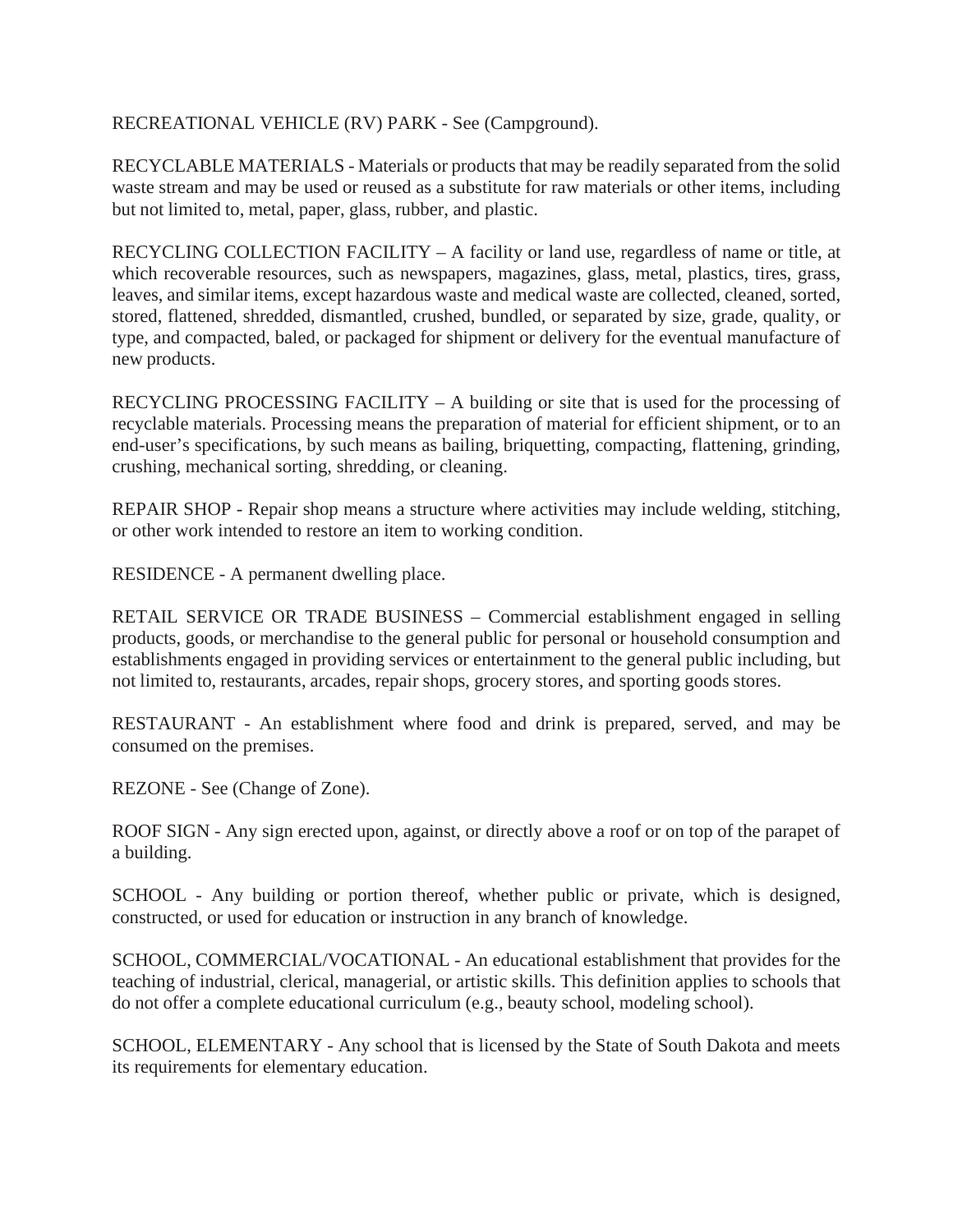SCHOOL, MIDDLE OR HIGH - Any building or portion thereof, whether public or private, which is designed, constructed, and licensed by the State of South Dakota for middle or junior high school grades and/or secondary (high school)education.

SETBACK/SETBACK LINE - The line that is the required minimum distance from any lot line to a building, structure, or use.

SIGN - Any object, device, display, or structure, or part thereof, situated outdoors or visible from outdoors, which is used to advertise, identify, display, direct, or attract attention to an object, person, institution, organization, business, product, service, event or location by any means, including words, letters, figures, design, symbols, fixtures, colors, illumination, or projected images.

SIGN, PORTABLE - A sign used for temporary advertising which is on wheels and portable.

SIGN AREA - The area of the largest single face of the sign within a perimeter which forms the outside shape including any frame which forms an integral part of the display, but excluding the necessary supports or uprights on which the sign may be placed. If the sign consists of more than one section or module, all areas will be totaled.

SIGN FACE (DISPLAY SURFACE) - The entire area of sign on which copy could be placed. See ("Sign Area").

SIGN STRUCTURE - Any structure which supports, has supported, or is capable of supporting a sign.

SIGN, TEMPORARY - A banner, pennant, poster, or advertising display constructed of cloth, canvas, plastic, wallboard, or other like materials, and intended to be displayed for a limited period of time.

SIGN, WALL - A sign attached to or erected against a wall of a building and projecting no more than twelve (12) inches with the face in a parallel plane to the plane of the building wall.

SITE OF HISTORICAL/CULTURAL SIGNIFICANCE - A building, structure, or lot that is either (1) associated with events that have made a significant contribution to our history; (2) associated with the lives of significant persons; (3) embolic of distinctive characteristics of a type, period, or method of architecture or artistry; or (4) has yielded, or may be likely to yield, information important in prehistory or history.

SITE PLAN - A plan or drawing showing the location of buildings, structures, parking, or other elements that are used for the issuing of permits. The drawings shall show sufficient detail to enable the Authorized Official to determine whether all applicable requirements of this Ordinance have been met.

SLAUGHTERHOUSE - A facility for the slaughtering and processing of animals and the refining of their by-products.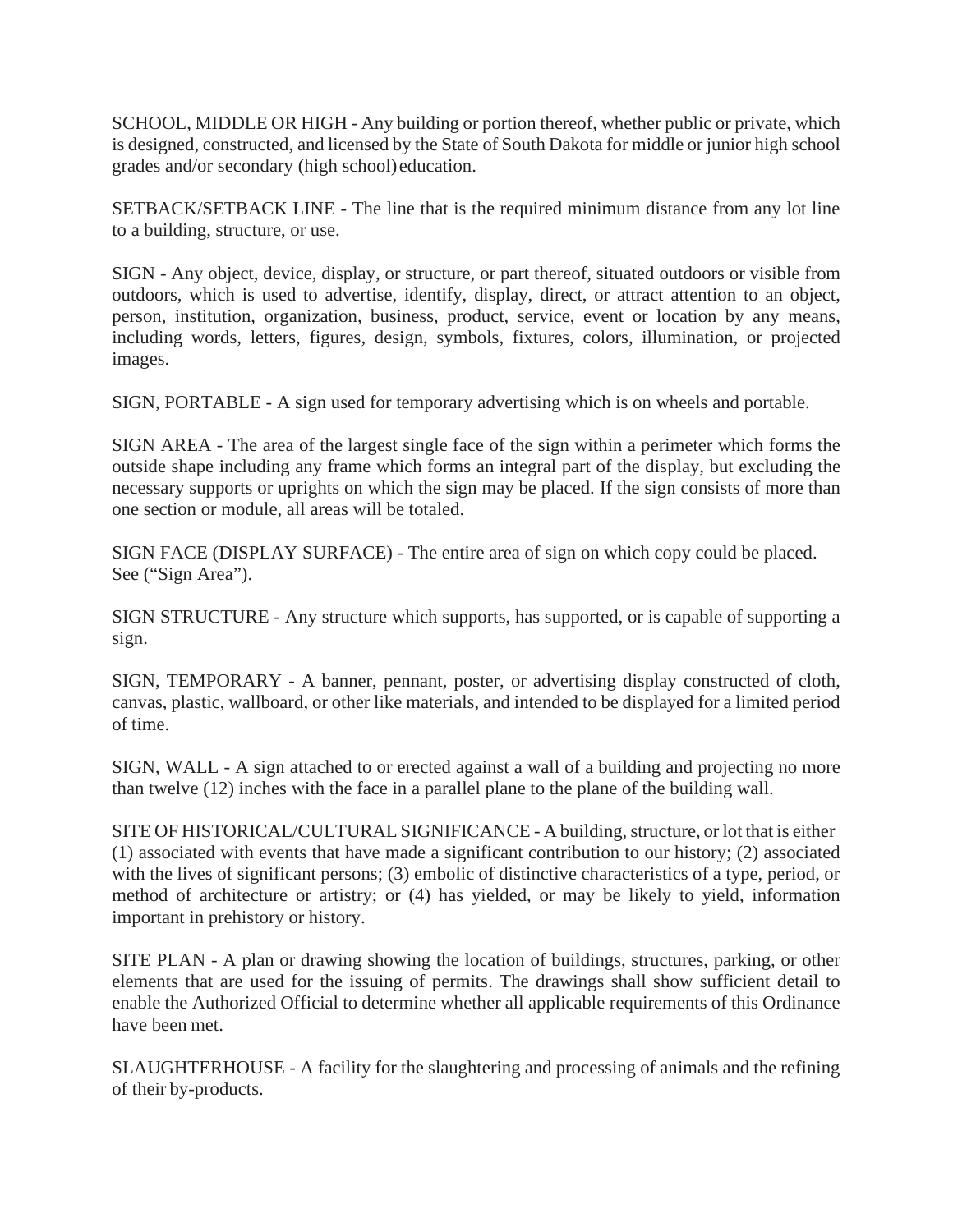STABLE – Any lot or portion thereof where horses or any equine animal are maintained, boarded, bred, trained, or cared for in return for remuneration, or are kept for the purpose of sale.

STORY - The portion of a building between the upper surface of any floor and the upper surface of the floor next above, except that the topmost story shall be that portion of a building included between the upper surface of the topmost floor and the ceiling or roof above. If the finished floor level directly above a basement, cellar, or unused underfloor space is more than six (6) feet above grade as defined herein for more than fifty percent (50%) of the total perimeter or is more than twelve (12) feet above grade as defined herein at any point, such basement cellar or unused underfloor space shall be considered a story.

STREET - A public way which affords the principal means of access to an abutting property.

STREET, ARTERIAL - A principal traffic artery, more or less continuous across the city, which acts as a principal connecting street with state and federal highways and includes each street designated as an arterial street on the Major Street Plan in the City's Comprehensive Plan.

STREET, COLLECTOR - A street which carries traffic from local streets to arterial streets or highways, including the principal entrance streets of a residential development and streets for circulation in such development. Current and future collector streets are designated as such on the Major Street Plan in the City's Comprehensive Plan.

STREET, LOCAL - A street intended to provide access to other streets from individual properties and to provide right-of-way beneath it for various utilities, but not intended to be used for through traffic.

STRUCTURAL ALTERATION - Any change or rearrangement in the supporting members of an existing building, such as bearing walls, columns, beams, girders, or any complete rebuilding of the roof or the exterior walls.

STRUCTURE - Anything constructed or erected on the ground or attached to the ground with a fixed location on the ground or attached to something having a fixed location on the ground. Among other things, structures include buildings, walls, fences, signs, decks, dams, sheds, and storage tanks.

TANK FARM/PETROLEUM PRODUCTS TERMINAL - An open air facility containing a number of above-ground, large containers for the bulk storage in liquid form of petroleum products.

TELECOMMUNICATIONS TOWER - A self-supporting lattice, guyed-lattice, or monopole structure which supports wireless communications facilities. The term includes new and existing towers that are used for services such as microwave, common carrier, cellular telephone, personal communication services, two-way radio paging, and other similar services. The term telecommunications tower does not include amateur radio operators' equipment, as licensed by the Federal Communications Commission.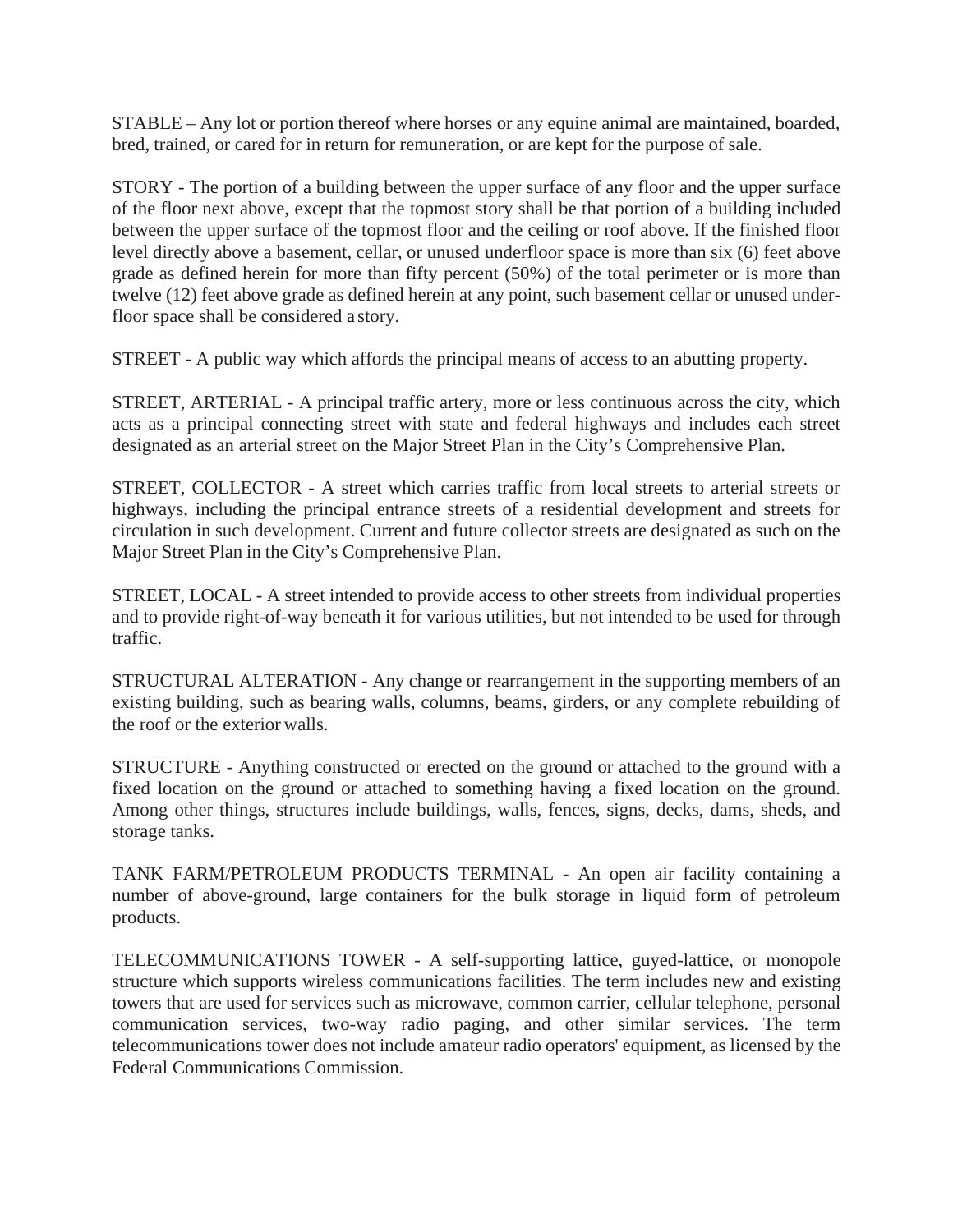TELECOMMUNICATIONS TOWER HEIGHT - The vertical distance above grade to the highest point of the telecommunications tower, including the base pad and anyantenna.

TELECOMMUNICATIONS TOWER SITE - The telecommunications tower site shall be the lot of record for which the telecommunications tower is located.

TEMPORARY USE - A use that is established for a fixed period of time with the intent to discontinue such use upon the expiration of such time.

TRAVEL TRAILER - Means any of the following:

- 1. Travel Trailer. A vehicular, portable structure built on a chassis, designed to be used as temporary dwelling for travel, recreational, and vacation uses, permanently identified "travel trailer" by the manufacturer of the trailer and, when factory equipped for the road, it shall have a body width not exceeding eight feet, and a body length not exceeding thirty feet.
- 2. Pick-up Coach. A structure designed to be mounted on a truck chassis for use as a temporary dwelling for travel, recreation, and vacation.
- 3. Motor-Home. A portable, temporary dwelling to be used for travel, recreation, and vacation, constructed as any integral part of a self-propelled vehicle.
- 4. Camping Trailer. A canvas, folding structure, mounted on wheels and designed for travel, recreation, and vacationuse.

TRUCK AND FREIGHT TERMINAL - An area and/or building(s) where trucks and cargo are stored; where loading and unloading is carried on regularly; and where minor maintenance of these types of motor vehicles is performed.

VACATION RENTAL BY OWNER (VRBO) – Any home, cabin, or similar building that is rented, leased, or furnished in its entirety to the public on a daily or weekly basis for more than fourteen (14) days in a calendar year and is not occupied by an owner or manager during the time of rental. See SDCL 34-18-1(17). If it is or is intended to be rented or leased by its owner(s) to the public for more than or equal to one hundred eighty-three (183) days per calendar year, it shall be classified as a principal use. If it is or is intended to be rented or leased by its owner(s) to the public for less than one hundred-eighty three (183) days per calendar year and is the principal dwelling of its owner(s), it shall be an accessoryuse.

VARIANCE - The authorization, following a hearing, for a lot owner to depart from certain requirements of a zoning ordinance when it is determined that the strict enforcement of its provisions would result in unnecessary hardship.

VETERINARY CLINIC, LARGE ANIMAL - An animal hospital or clinic that provides services for household pets (e.g., dogs, cats, birds), horses, and livestock. This term does not include medical care for wild animals.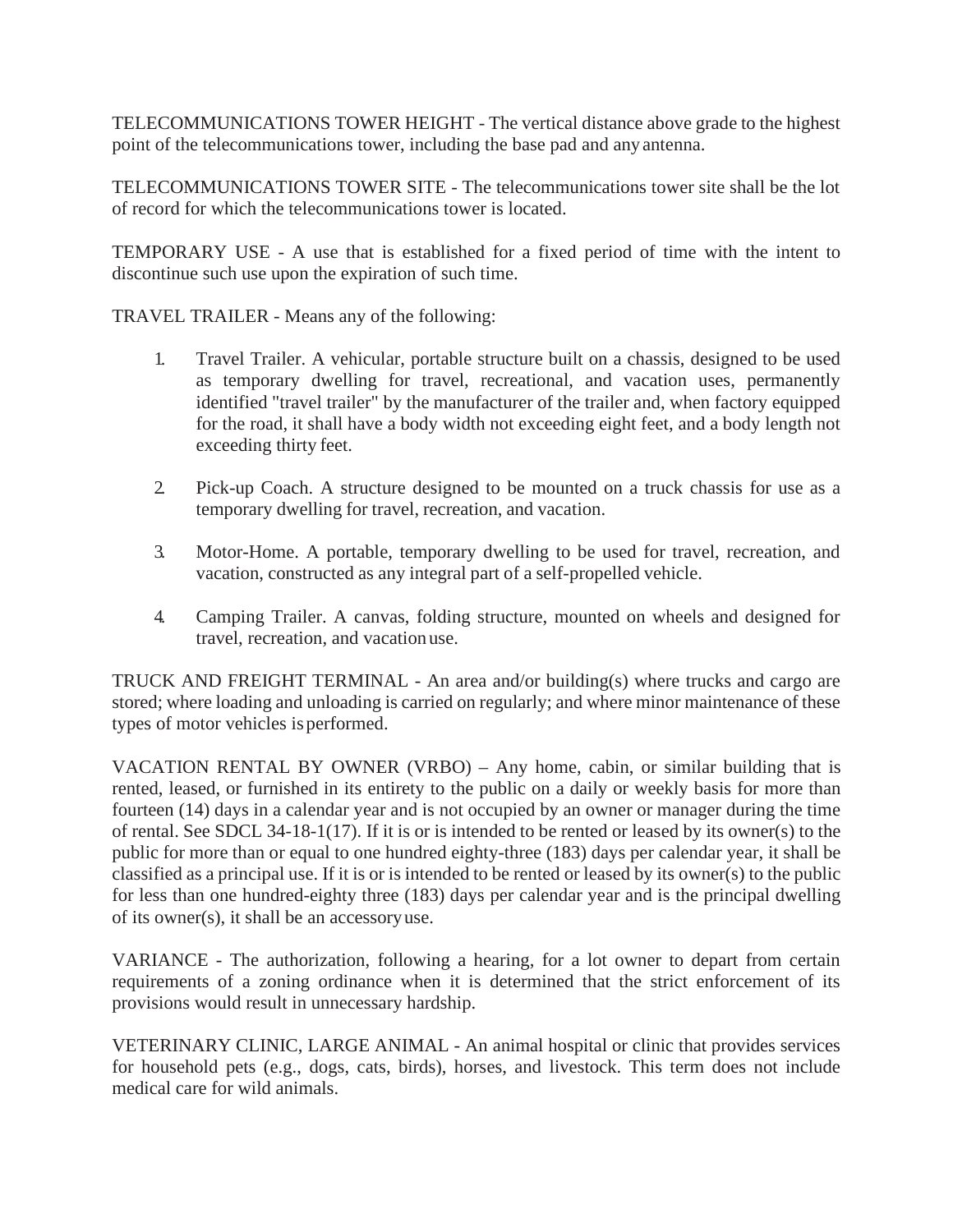VETERINARY CLINIC, SMALL ANIMAL - An animal hospital or clinic that provides services for household pets (e.g., dogs, cats, birds). This term does not include medical care for wild animals, horses, or livestock.

WAREHOUSE - A building where goods are received from heavy trucks and then stored for subsequent delivery to off-site wholesalers, retailers, or consumers.

WASTE - Any garbage, refuse, sludge from a waste treatment plant, waste supply treatment plant, or air pollution control facility and other discarded materials, including solid, liquid, semisolid, or contained gaseous material resulting from industrial, commercial, mining, or agricultural operations, or from community activities, but does not include solid or dissolved materials in domestic sewage or dissolved materials in irrigation return flows or industrial discharges which are point sources subject to permits under Section 402 of the Federal Water Pollution Control Act, as amended to January 1, 1986, or source, special nuclear or by-product material as defined by the Atomic Energy Act of 1954, as amended to January 1, 1986.

WASTE TRANSFER STATION – The use of land or a facility, regardless of name or title, to unload solid waste from vehicles, and, with or without intermediate processing such as compaction, sorting, or shredding, subsequently reload the waste onto other vehicles for delivery to another transfer site, storage site, or disposal site. In addition to transferring solid waste, a waste transfer station may also include facilities for drop-off of recyclable materials (e.g., waste paper, motor oil, scrap metal, polystyrene foam, porcelain, batteries, electronic components, textiles, plastics, discarded shoes, cardboard, and other discarded household materials), where the materials are sorted, temporarily stored, and then shipped in bulk to other locations for processing.

WHOLESALE MERCHANDISE SALES AND STORAGE HOUSES - Establishments or places of business primarily engaged in selling merchandise to retailers; to industrial, commercial, institutional, or professional business users, or to other wholesalers; or acting as agents or brokers and buying merchandise for, or selling merchandise to, such individuals or companies.

WIND ENERGY CONVERSION SYSTEM (WECS). Any mechanism or device designed for the purpose of converting wind energy into electrical or mechanical power.

WIRELESS COMMUNICATIONS FACILITIES - Any cables, wires, lines, wave guides, antennas, antenna arrays, and any other equipment associated with the transmission or reception of telecommunications signals which a person seeks to locate or have installed upon or near a telecommunications tower or antenna support structure.

XERISCAPING - Landscaping characterized by the use of vegetation that is drought-tolerant or of low water use in character.

YARD, FRONT - A yard across the full width of the lot extending from the front line of the main building to the front line of the lot.

YARD, REAR - A yard extending a full width of the lot between a principal building and the rear lot line.\